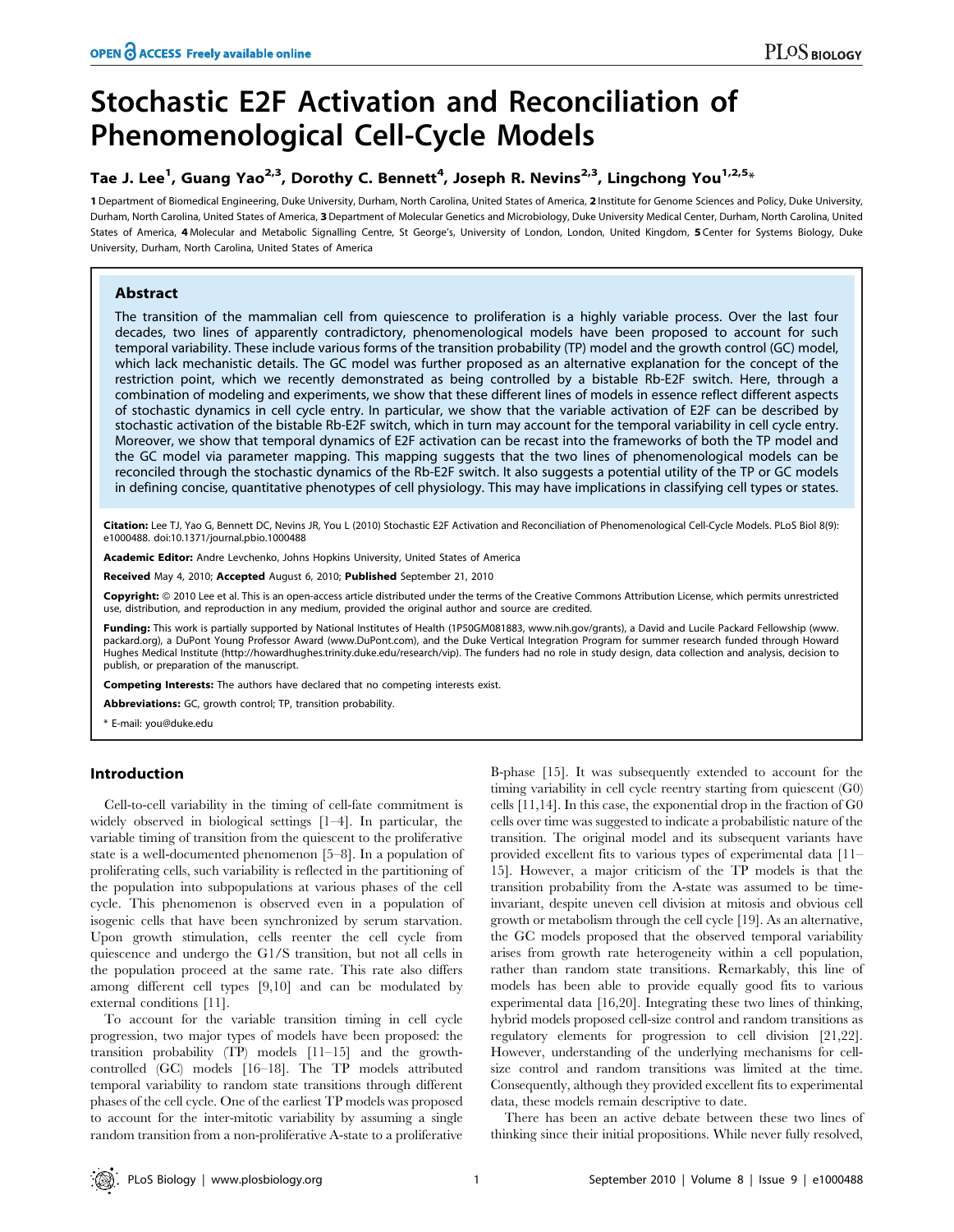## Author Summary

Mammalian cells enter the division cycle in response to appropriate growth signals. For each cell, the decision to do so is critically dependent on the interplay between environmental cues and the internal state of the cell and is influenced by random fluctuations in cellular processes. Indeed, experimental evidence indicates that cell cycle entry is highly variable from cell to cell, even within a clonal population. To account for such variability, a number of phenomenological models have been previously proposed. These models primarily fall into two types depending on their fundamental assumptions on the origin of the variability. "Transition probability" models presume that variability in cell cycle entry originates from the fact that entry in each individual cell is random but also governed by a fixed probability. In contrast, ''growthcontrolled'' models assume that the growth rates across a population are variable and result in cells that are out of phase developmentally. While both kinds of models provide a good fit to experimental data, their lack of mechanistic details limits their predictive power and has led to unresolved debate between their practitioners. In this study, we developed a mechanistically based stochastic model of the temporal dynamics of activation of the E2F transcription factor, which is used here as a marker of the transition of cells from quiescence to active cell cycling. Using this model, we show that ''transition probability'' and ''growth-controlled'' models can be reconciled by incorporation of a small number of basic cellular parameters related to protein synthesis and turnover, protein modification, stochasticity, and the like. Essentially our work shows that each kind of phenomenological model holds true for describing a particular aspect of the cell cycle transition. We suggest that incorporation of basic cellular parameters in this manner into phenomenological models may constitute a broadly applicable approach to defining concise, quantitative phenotypes of cell physiology.

the debate gradually faded as the focus in the field of cell cycle studies moved to identifying the dynamical basis for various cell cycle regulations, including the restriction point (R-point) [23], which we have shown to be controlled by a bistable Rb-E2F switch [7]. We also showed that activation of this switch is correlated with the cell's reentry from quiescence into the cell cycle. Interestingly, cell cycle reentry was explored by both the TP and GC models, which were originally developed to describe actively growing cells. For example, the TP models ascribe quiescence and proliferation to low and high transition probabilities, respectively [11,14]. In addition, the GC models have recently been proposed as an alternative explanation for the ''R-point'' [18].

The temporal variability described by the GC and TP models is based on the distribution of inter-mitotic times and may differ from temporal variability in E2F activation from quiescence. However, we suggest that the stochastic Rb-E2F model embodies the concepts assumed in the TP models and the GC models. Our model predictions and experiments suggest that stochastic activation of E2F can account for temporal variability in cell cycle entry, and the degree of such variability is determined by environmental cues and the regulatory network parameters. These results suggest that the TP and GC models are not mutually exclusive but rather reflect different aspects of the same temporal dynamics in cell cycle entry, as has been speculated [21,24]. In addition, we show that stochastic activation of the Rb-E2F bistable

switch under various environmental conditions can readily be mapped into both TP and GC models with a small number of parameters (Figure 1). We propose that these parameters can potentially serve as concise, quantitative phenotypes of cell states.

# Results

Our recent work has shown that traverse of the R-point is regulated by the Rb-E2F bistable switch [7]. This bistability results from interlocked positive feedback loops embedded in the Myc-Rb-E2F network (Figure S1, see Text S1 for further details). Given the bistable switching property of the Myc-Rb-E2F network, we hypothesized that this network, when subjected to noise, might demonstrate variable timing in E2F activation, which in turn might account for the temporal variability observed in cell cycle entry. This hypothesis is based on the strong correlation we previously observed between E2F activation and DNA synthesis [7]. To test this hypothesis, we developed a stochastic model for the Myc-Rb-E2F network using the chemical Langevin formulation [25,26] as detailed in Materials and Methods. This formulation allows for implementation of intrinsic and extrinsic noise while retaining the deterministic framework. In this stochastic model, the intrinsic noise arises from the stochastic nature of the biochemical interactions among small numbers of signaling molecules. The extrinsic noise results from heterogeneity in cell size and shape, cell division, or cell cycle stage [27–32].

# Modulation of E2F Activation by Serum Stimulation

The fluctuations in the bistable switch result in significant discrepancies between stochastic and deterministic simulations [33– 36]. Given a set of initial conditions and parameters in the Myc-Rb-E2F network, the simulated time-courses from a deterministic model are fixed (black line in Figure 2A), but those from a stochastic model show drastically variable trajectories (gray lines in Figure 2A). For example, the stochastic Rb-E2F model can generate two modes of E2F at Time = 50 h when stimulated with weak input as shown in Figure 2A. We define a switching threshold (horizontal red line in Figure 2A) to distinguish the low E2F mode, which corresponds to a non-activated subpopulation of cells, from the high E2F mode, which represents an activated population. This threshold can be used to calculate the percentage of activated cells over time. The minimum time required for E2F to reach the switching threshold is defined as the switching time (vertical red line in Figure 2A, for the deterministic simulation). Similarly, for strong input, the deterministic time-course simulations are fixed and stochastic time-course simulations again show variable trajectories (unpublished data). The distribution of E2F activity in stochastic simulations, however, exhibits a single mode (high E2F level) at strong inputs, rather than two modes as with weak inputs.

Based on our simulations and definitions in Figure 2A, we obtained G0 exit curves for weak and strong input conditions as shown in Figure 2B. These G0 exit curves are analogous to the  $\alpha$ curve in the TP model, which represents the frequency distribution of inter-mitotic times [15]. Both a G0 exit curve and an  $\alpha$ -curve can be fitted by an exponential curve with two parameters (black dotted curve in Figure 2B, see Text S2 for further details): transition rate  $(K_T)$  and time delay ( $T_{DP}$ ). This is because both exhibit an initial time delay followed by an exponential drop [11,14,15]. The transition rate of the G0 exit curve is inversely proportional to the temporal variability of the cell population. For example, a population of cells with more-synchronous E2F activation would have a higher transition rate than that of a population with lesssynchronous E2F activation. If cells were completely synchronized, the G0 exit curve would have an infinite transition rate.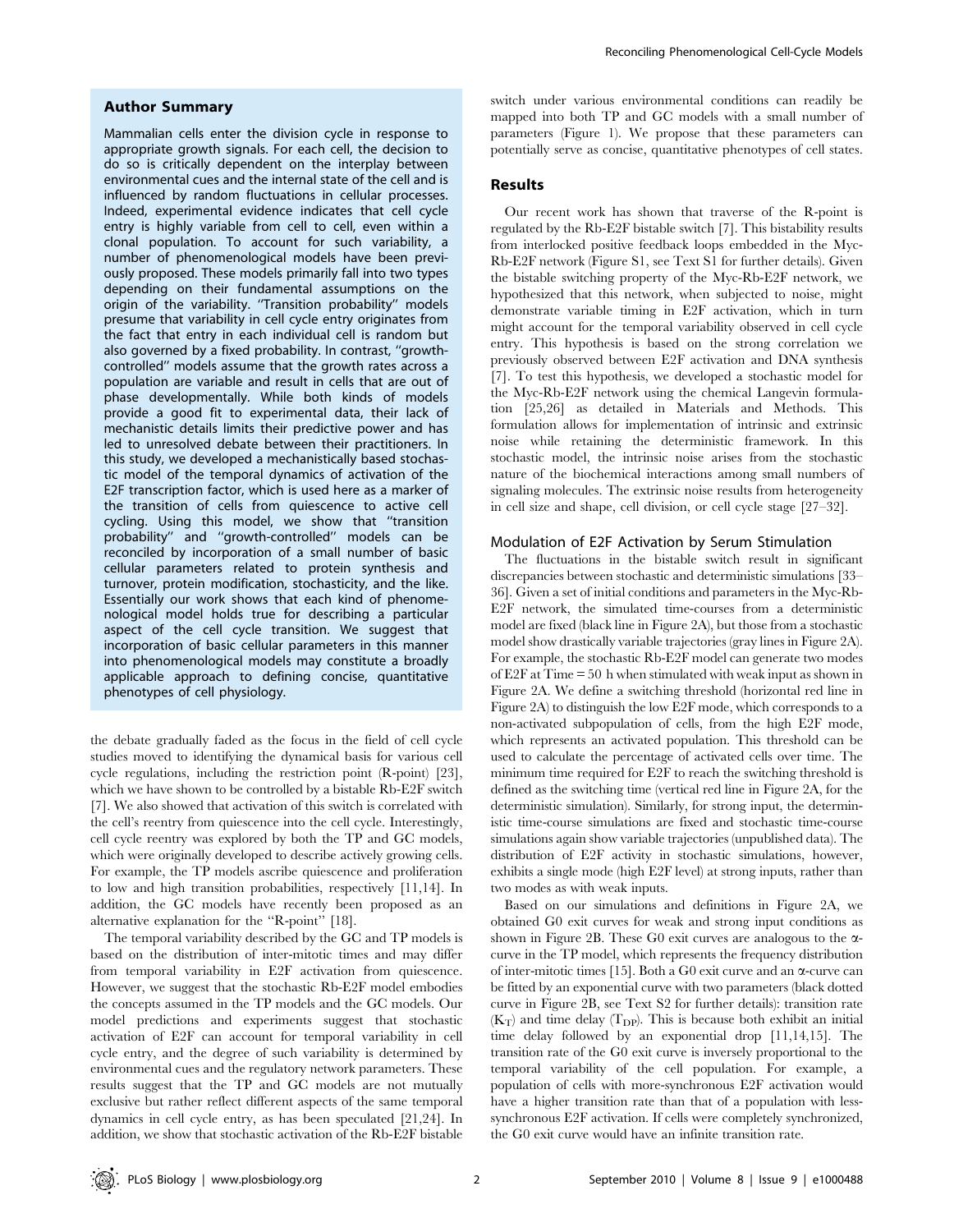

Figure 1. Temporal variability in cell cycle reentry. A population of quiescent cells can undergo the G1/S transition with serum stimulation. The timing of cell cycle entry is highly variable in a cell population, characterized by an exponential drop in the percentage of G0 cells over time (G0 exit curve). To account for such temporal variability, two groups of phenomenological models have been previously proposed: the transition probability (TP) model, which describes the dynamics of cell cycle entry by a transition rate (K<sub>T</sub>) and a time delay of the cell population (T<sub>DP</sub>), and the growthcontrolled (GC) model with a mean growth rate ( $\rho$ ) and a variance of the growth rate ( $\sigma$ ). We recently demonstrated that the G1/S transition dynamics are governed by a bistable Rb-E2F switch, whose stochastic activation may also account for the G0 exit curve. Here, we propose that the two phenomenological models in essence reflect different aspects of cell cycle reentry dynamics and can be recast into the framework of the mechanistic model.

doi:10.1371/journal.pbio.1000488.g001

Our simulated E2F activation dynamics predict serum-dependence of both transition rate and time delay. For a weak input  $(K_T = 0.029 \pm 0.0014 \text{ h}^{-1}$  and  $T_{DP} = 18.0 \pm 1.2 \text{ h}$ , blue line in Figure 2B), most cells were expected to remain inactivated and the percentage of G0 cells would decrease slowly. This is because the impact of noise acting on the Rb-E2F bistable switch was only significant enough to activate E2F in some cells, but not in other cells. This would lead to a bimodal distribution of E2F activity (Figure S2A), which is consistent with previous experimental observations in mouse fibroblasts [13,37,38]. In contrast, the impact of noise was negligible in the case of strong input and all cells were predicted to be activated at a high transition rate  $(K_T = 0.16 \pm 0.0076 \text{ h}^{-1}$  and  $T_{DP} = 7.7 \pm 0.27 \text{ h}$ , red curve in Figure 2B).The response of the Rb-E2F bistable switch to noise would cause an increase in  $K_T$  with increasing input strength (Figure 2C) as the population moves from a bimodal to a monomodal distribution at the high mode (Figure S2A). At sufficiently high input strength, further increase in input strength may have a negligible effect on  $K_T$  (Figure 2C). In contrast,  $T_{DP}$ may decrease as the population transitions from a bimodal to a monomodal distribution, and  $T_{DP}$  may bottom out at sufficiently high input strength (Figure 2D). The dependence of  $K_T$  and  $T_{DP}$ on input strength can be recapitulated with a minimal bistable model (Figure S2B–D), suggesting that such dependence may be an intrinsic property of bistable systems.

To validate our model predictions, we measured E2F activity in the E2F-d2GFP cell line, which is derived from a rat embryonic fibroblast REF52 cell line and carries a destabilized green fluorescent protein reporter (d2GFP) under the E2F1 promoter. We have shown that this reporter system can be used to monitor E2F activity in response to serum stimulation previously [7]. Prior to serum stimulation, the E2F-d2GFP cells were synchronized at quiescence by serum-starvation (0.02% bovine growth serum, BGS) with basal E2F-GFP expression (Figure 3A). Upon weak serum stimulation (0.3% BGS), only a subpopulation of the cells switched to the high E2F mode over time. At earlier time points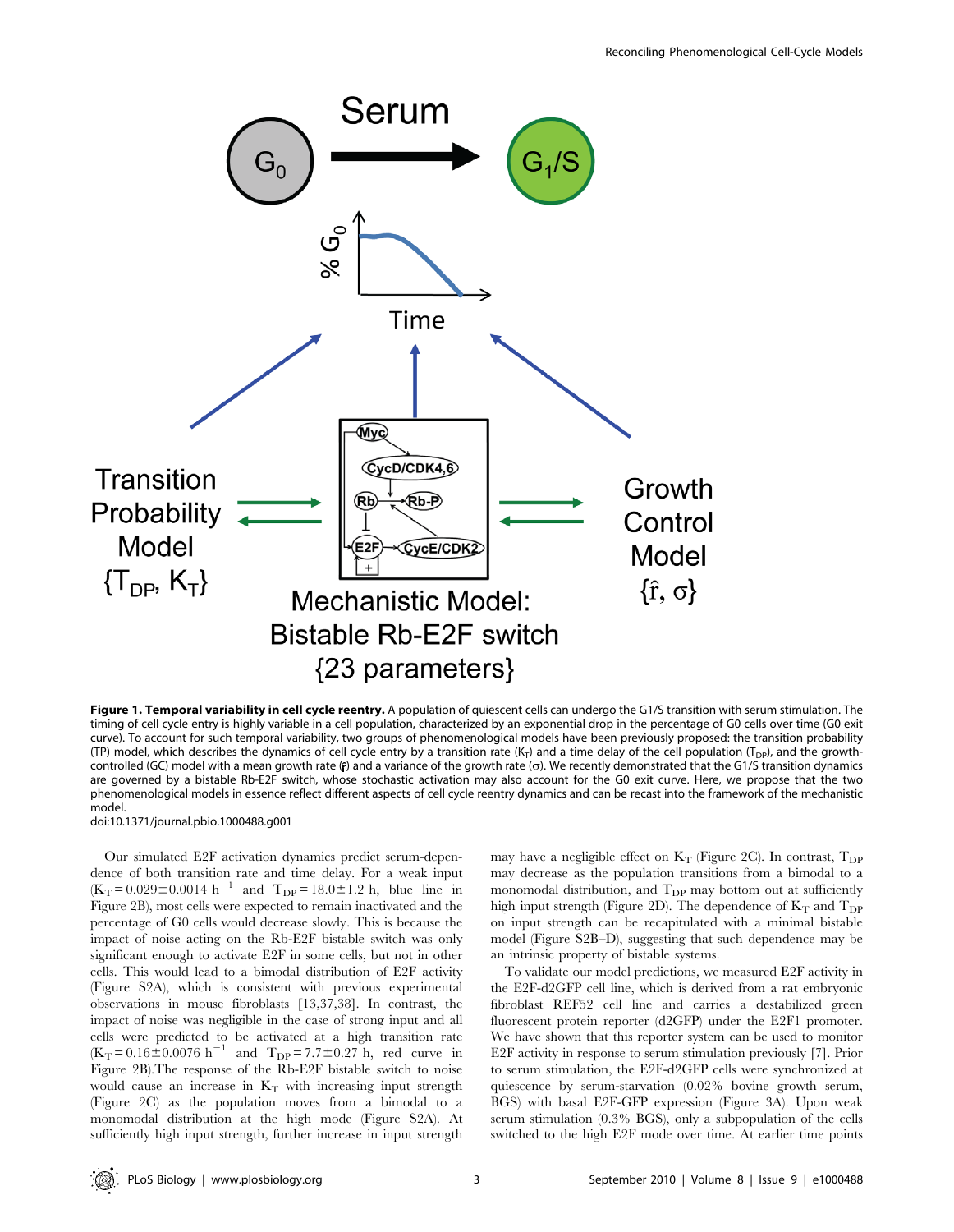

Figure 2. Simulated temporal dynamics in E2F activation using the stochastic Rb-E2F model. (A) Stochastic simulations (25 events) exhibit variable time delays in E2F activation, as shown in gray lines. Two distinct modes of E2F (low and high) are clear and can be separated by a switching threshold (horizontal dotted red line). The inset shows the distribution of E2F at the end of 5,000 simulations (time = 50 h). The minimum time required to reach this threshold is defined as the switching time (vertical dotted red line). In contrast to the stochastic simulations, the deterministic simulation has the same trajectory for a given set of parameters (black line). (B) The percentage of G0 cells over time (G0 exit curve) is plotted for a population of 5,000 simulated cells stimulated at strong (red line, S = 5) and weak (blue line, S = 0.5) input concentrations. The G0 exit<br>curve for the strong input is fitted with an exponential function (b initial percentage of cells in G0, K<sub>T</sub> is the transition rate, and T<sub>DP</sub> is the population time delay (see Text S2). For increasing input strength, the transition rate was predicted to increase (K<sub>T</sub> = 0.029±0.0014 h<sup>-1</sup> for weak input and 0.16±0.0076 h<sup>-1</sup> for strong input) and the time delay was predicted to decrease (T<sub>DP</sub> = 18.0±1.2 h for weak and T<sub>DP</sub> = 7.7±0.27 h for strong input). (C) K<sub>T</sub> was predicted to increase with increasing input strength and reach a plateau at sufficiently strong input. The error bars in  $K<sub>T</sub>$  and  $T<sub>DP</sub>$  represent the Monte-Carlo standard deviation of the estimated TP model parameters (see Text S2 for more details). (D)  $T_{DP}$  was predicted to decrease with increasing input strength. doi:10.1371/journal.pbio.1000488.g002

 $(0 \sim 15$ th h), the difference in E2F level between the non-activated and activated cells was small. The difference between the two modes became increasingly clear, resulting in distinctive bimodality starting at 18th h. In contrast, upon strong serum stimulation (5% BGS), E2F activation was more synchronous. The whole cell population gradually switched to the high mode with greater temporal synchrony without demonstrating detectable bimodality at any tested time point (Figure 3A). It is possible that noise may partition the cell population into two subsets (active and inactive towards proliferation) temporarily even at high serum stimulation. However, simulations suggest that accumulation of E2F in the activated cells at earlier time points may not be significant enough to result in any detectable difference between the two subsets (Figure S2A).

Based on the distribution of E2F in Figure 3A, we calculated the percentage of non-activated cells and obtained a G0 exit curve for each serum condition (Figure 3B). Consistent with predictions in Figure 2B, we observed an increase in  $K_T$  and decrease in  $T_{DP}$  for increasing serum concentration  $(K_T = 0.031 \pm 0.0036 \text{ h}^{-1}$  and

 $T_{\text{DP}} = 5.1 \pm 1.1 \text{ h}$  at 0.3% serum, and 0.16 $\pm$ 0.011 h<sup>-1</sup> and  $1.1\pm0.27$  h at 5% serum), reminiscent of modulation of the  $\alpha$ curve by serum [11,15]. Consistent with model predictions in Figure 2C–D, we observed increase in  $K_T$  and decrease  $T_{DP}$  for increasing serum concentrations (Figure 3C and 3D). An independent experiment under the same conditions on a different day exhibited similar dependence of  $K_T$  and  $T_{DP}$  on serum (Figure S3).

# Modulation of Stochastic E2F Activation by Strength of CycE-Mediated Feedback

The temporal dynamics of biological systems often depend strongly on network parameters [39].Consequently, the transition rate of cell cycle entry may be modulated by nodal perturbations. This is exemplified in a recent study on the yeast cell cycle [40], which demonstrated that a positive feedback by G1 cyclins is responsible for temporal coherence in gene expression and proper division timing of yeast cells. Loss of this feedback control in the cell cycle machinery was shown to promote incoherent gene expression and abnormal delays of yeast budding. Interestingly, a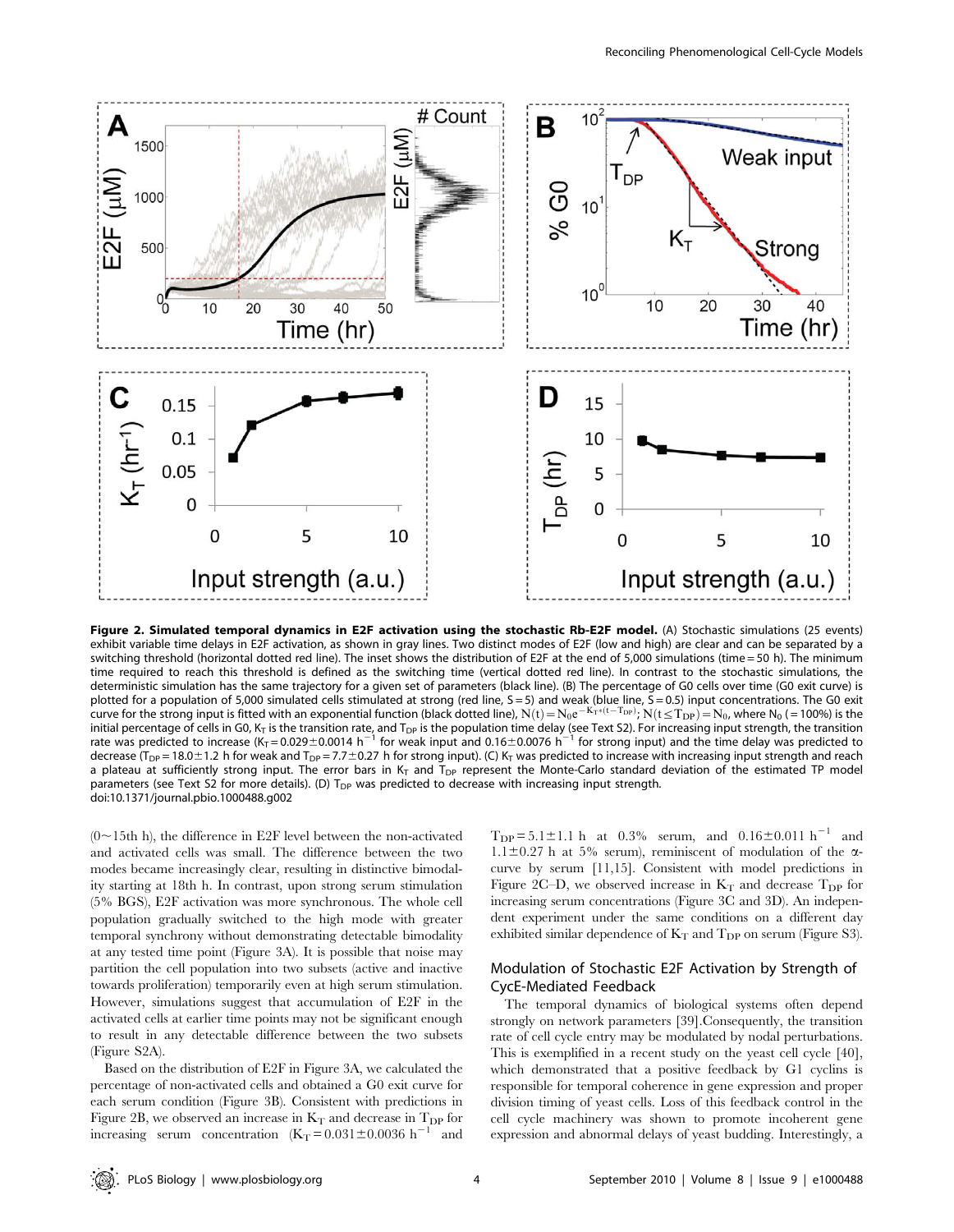

Figure 3. Experimental validation of the predicted temporal dynamics. (A) The temporal dynamics of a cell population depends on serum concentration. At 0th h E2F-d2GFP cells were synchronized in quiescence by serum-starvation (24 h at 0.02% serum). These cells were then stimulated with either 0.3% or 5% serum, and corresponding GFP levels (reporting E2F activity) were determined by flow cytometry. The cell population treated with 0.3% serum exhibited a bimodal distribution of GFP at the 24th h . In contrast, a monomodal distribution was observed at 24th h in the cell population treated with 5% serum. The dotted lines represent switching threshold, which is used to distinguish the low and high modes of E2F. Here, the switching threshold was defined as 2.5 times the variance from the mean of the GFP distribution of serum-starved cells (or GFP distribution at time 0). (B) Serum concentration modulates the temporal dynamics of E2F activation. The thresholds shown as dotted blue lines in (A) were used to calculate the percentage of cells in the low mode of E2F. The two G0 exit curves showed that transition rate increased  $(K_T = 0.031 \pm 0.0036 \text{ h}^{-1}$  at 0.3% serum and 0.16 $\pm$ 0.011 h<sup>-1</sup> at 5% serum) and time delay decreased (T<sub>DP</sub> = 5.1 $\pm$ 1.1 h at 0.3% and 1.1 $\pm$ 0.27 h at 5% serum) with increasing serum concentration. (C) The transition rate increased with serum concentration. (D) The time delay decreased with serum concentration. Data in panels A and B and those in panels C and D were from two independent experiments. doi:10.1371/journal.pbio.1000488.g003

similar feedback module through a G1 cyclin (CycE) can be found in the Myc-Rb-E2F network also, suggesting its potential role in the control of temporal dynamics.

To investigate modulation of the transition rate by nodal perturbations in the Myc-Rb-E2F network, we introduced in silico perturbations of one particular node: the CycE/Cdk2 complex, which forms the CycE-mediated positive feedback loop. Our bifurcation analyses predict that weakening of the CycE-mediated positive feedback loop will desensitize the Rb-E2F bistable switch to serum stimulation, requiring a higher critical serum concentration (Figure 4A) for E2F activation. Similarly, we predict desensitization to serum when CycD is down-regulated or when Rb is up-regulated (unpublished data). Such desensitization is expected to modulate the temporal dynamics of E2F activation. When the positive-feedback strength by CycE is weakened, our simulations in Figure 4B (corresponding simulated distributions in Figure S4) predicted increase in the time delay and decrease in the transition rate. For strong feedback strength,  $K_T$  was estimated to be  $0.17 \pm 0.0090$  h<sup>-1</sup>. This value was reduced to  $0.15 \pm 0.006$  h<sup>-1</sup> and  $0.12 \pm 0.0054$  h<sup>-1</sup> for intermediate and weak feedback strength, respectively. In contrast,  $T_{\text{DP}}$  for strong feedback input ( $= 7.4 \pm 0.25$  h) was predicted to increase to 8.5 $\pm$ 0.53 h for

intermediate feedback strength, and to extend further to  $10.8\pm0.15$  h for weak feedback strength. Similar dependence of  $K_T$  and  $T_{DP}$  on the feedback strength was predicted for all serum concentrations (Figure 4C and 4D).

To test these predictions experimentally, we perturbed the Myc-Rb-E2F network by applying varying concentrations of a cyclindependent kinase inhibitor (CVT-313), which has a much higher affinity towards Cdk2 than to other Cdks (Figure S5) [41,42]. In the context of the current study, which focuses on the cellular dynamics leading to E2F activation, the impact of the Cdk2 inhibitor is primarily the inhibition of the CycE/cdk2 complex. We note that the inhibitor would also affect other components of cell cycle regulation, (e.g., the CycA/cdk2 complex), which were not considered in the model due to their activity mainly downstream of the cell cycle entry point. When the CycE node was perturbed experimentally, we observed inhibitor dosedependent changes in E2F activity, as measured by GFP fluorescence in the E2F-d2GFP cells. As shown in Figure 5A, increasing dose of the inhibitor drug reduced the fraction of cells in the high E2F mode at 24 h. For example, without the Cdk2 inhibitor, less than 1% serum was required for E2F activation in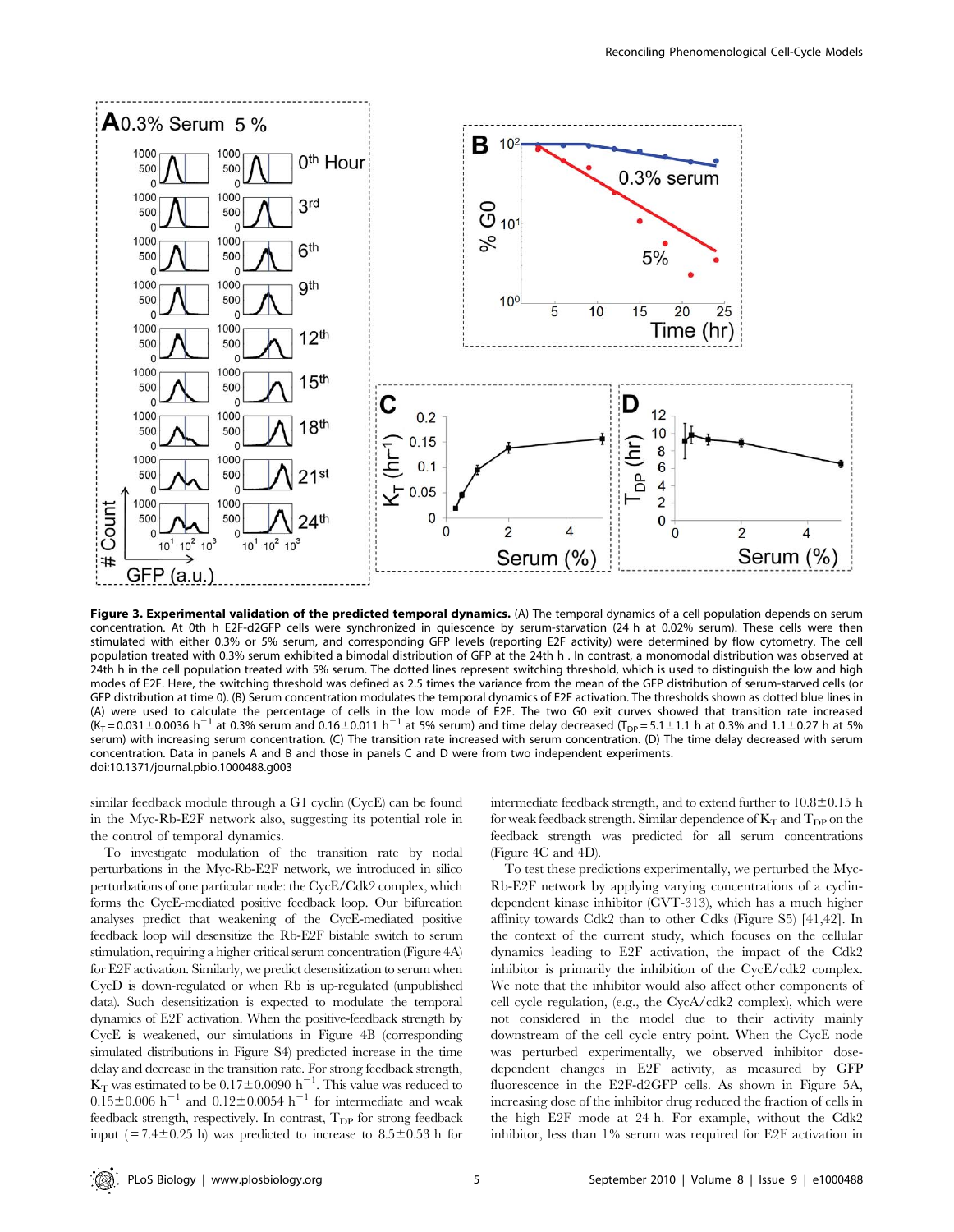

Figure 4. Nodal perturbation at CycE alters temporal dynamics of E2F activation. (A) The strength of the CycE-mediated positive feedback determines the sensitivity of the system to serum stimulation. Bifurcation analyses of the Rb-E2F switch with weak (Rb phosphorylation rate constant  $k_{PA}$  = 9 h<sup>-1</sup>, blue), intermediate (k<sub>P4</sub> = 14 h<sup>-1</sup>, black), and strong strength (k<sub>P4</sub> = 18 h<sup>-1</sup>, red) of the positive feedback were performed. For decreasing strength of the positive feedback, the system became less sensitive to the input strength, requiring greater critical input strength for E2F activation. (B) The temporal dynamics can be modulated by adjusting the feedback strength. At the saturating input level  $(S = 10)$ , the Rb-E2F switch was subjected to varying degrees of feedback strength mediated by CycE. G0 exit curves from 5,000 simulations were constructed for strong (red line,<br>k<sub>P4</sub>=18 h<sup>-1</sup>), intermediate (black line, k<sub>P4</sub>=14 h<sup>-1</sup>), and weak (blue l 00.12 $\pm$ 0.0054 h<sup>-1</sup> for weak feedback strength), and increase the time delay (T<sub>DP</sub> = 7.4 $\pm$ 0.25 h for strong feedback, 8.5 $\pm$ 0.53 and 10.8 $\pm$ 0.15 h for intermediate and weak feedback strength, respectively). (C) Increase in  $K<sub>T</sub>$  for increasing strength of the positive feedback was predicted for all input strengths. (D) Decrease in  $T_{DP}$  for increasing strength of the positive feedback was predicted for all input strengths. doi:10.1371/journal.pbio.1000488.g004

half of the cell population. With  $2 \mu M$  Cdk2 inhibitor,  $2\%$  serum was required to achieve a similar fraction of E2F activation. Such desensitization to serum stimulation was seen for all inhibitor concentrations tested (Figure 5A).

Next, we tested modulation of temporal dynamics by the Cdk2 inhibitor. At 2% serum, we applied the Cdk2 inhibitor (CVT-313,  $2 \mu M$ ) to monitor its effect on E2F activation over time. Our results in Figure 5B show that the transition rate of the cell population decreased (from  $K_T = 0.078 \pm 0.0073$  to  $0.058 \pm 0.0070$  h<sup>-1</sup>) and time delay increased (from  $T_{DP} = 9.1 \pm 0.70$  to  $T_{DP} = 12.0 \pm 0.86$  h) with addition of the Cdk2 inhibitor. Such a decrease in  $K_T$  with the inhibitor drug is consistent with our model predictions in Figure 4 and was observed for all serum concentrations tested, as shown in Figure 5C (distributions of E2F in Figure S6). As predicted, time delay generally decreased with increasing serum concentrations and it increased in the presence of the Cdk2 inhibitor (Figure 5D). It is noteworthy that the estimated time delay has a large error at low serum concentrations, leading to a non-monotonic dependence of  $T_{\text{DP}}$  on serum concentrations. This is most likely due to the small number of E2F-activated cells at low serum at earlier time points. This makes estimation of parameters using least squares challenging, giving rise to large errors. We conducted another experiment on a different day under the same experimental conditions and observed similar trends in  $K_T$  and  $T_{DP}$ , as shown in Figure S7.

# Mapping Simulated Stochastic E2F Activation into TP and GC Model

Throughout this study, we have analyzed the temporal dynamics of E2F activation by extracting a set of parameters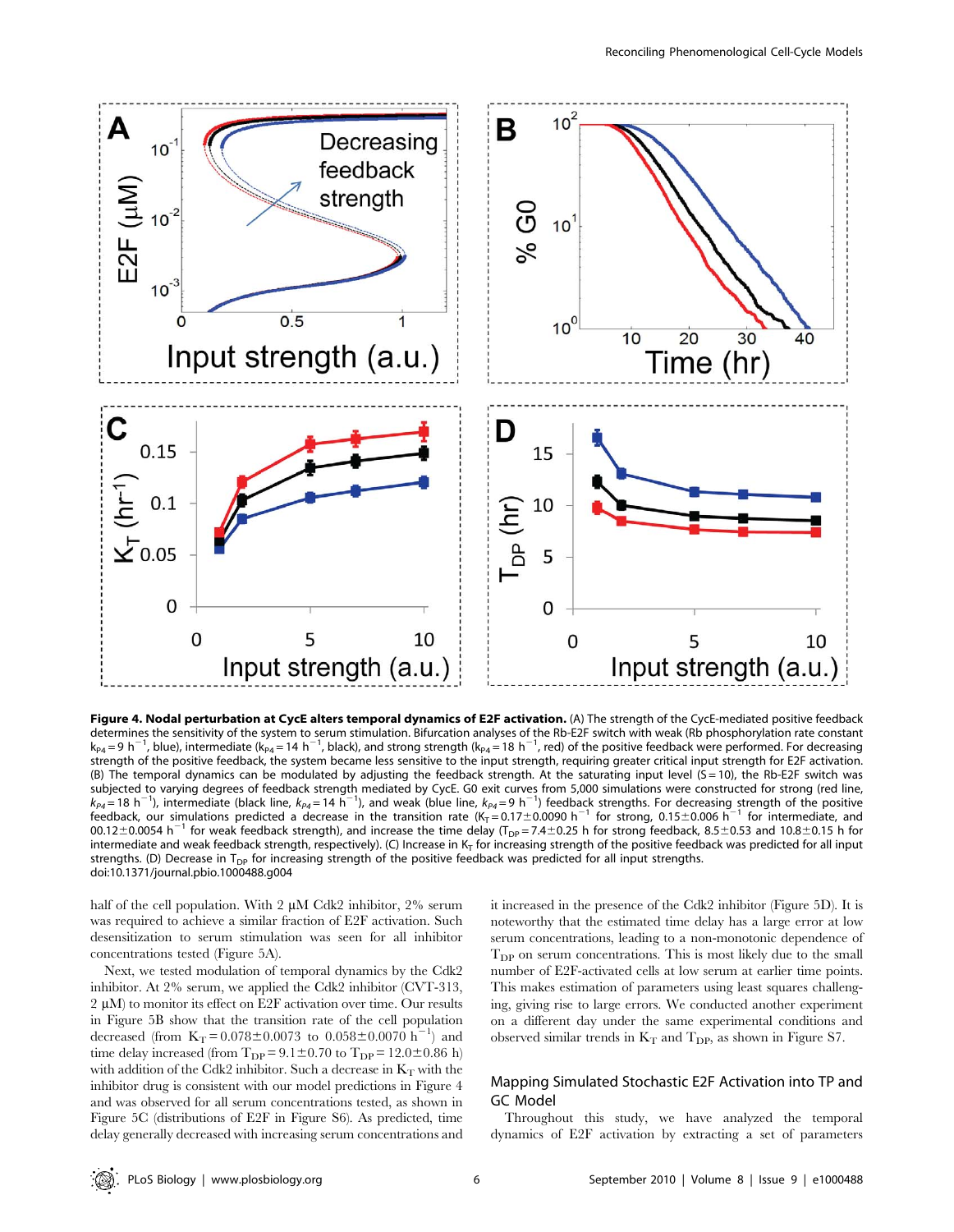

Figure 5. Experimental desensitization of the Rb-E2F switch to serum by a Cdk2 inhibitor drug. (A) E2F activity, measured by the GFP signal in the E2F-d2GFP cells, was assayed under varying concentrations of Cdk2 inhibitor CVT-313 (0.5, 1, 2, 3, and 5 µM) and serum (0.2%, 0.3%, 0.5%, 0.7%, 1.0%, 2.0%). After 24 h of the inhibitor drug treatment in DMEM supplemented with varying serum concentrations, the E2F-d2GFP cells were collected and their GFP signals were assayed by flow cytometry. For each serum and inhibitor drug condition, the fraction of cells with GFP signals above a threshold level was counted and plotted. For a given serum concentration, increasing drug dose led to a decreasing fraction of cells at the high E2F mode. Increasing serum concentration resulted in an increasing fraction of cells at the high E2F mode. (B) The temporal dynamics of E2F activation is altered when CycE-mediated positive feedback is weakened. At 2% serum, we applied Cdk2 inhibitor CVT-313 at 2 µM (blue curve) and monitored the effect on E2F activation over time by flow cytometry. Compared to the case without drug (red curve), the transition rate<br>decreased from 0.078±0.0073 to 0.058±0.0070 h<sup>—1</sup>and the time delay increased from mediated positive feedback modulates the transition rate. In an independent set of experiments, time-courses of cell populations treated with varying serum concentrations were obtained for a given drug dose, and the transition rate was calculated for each serum condition. The transition rate increased with serum concentration and reached a plateau at saturating serum concentrations in the absence of the inhibitor, but it continued to increase in the presence of the inhibitor. Overall,  $K<sub>T</sub>$  was greater without the inhibitor than with it. (D) Time delay decreased with increasing serum concentration in the absence of the inhibitor and reached a plateau at the saturating serum concentration. In the presence of the inhibitor, however,  $T_{DP}$  continued to decrease. Overall,  $T_{DP}$  was greater with the inhibitor than without it. doi:10.1371/journal.pbio.1000488.g005

defining the TP model (transition rate and time delay). This parameter extraction establishes a connection with the mechanistic Rb-E2F model. Similarly, the GC model parameters (mean growth rate  $\bar{r}$  and its variance  $\sigma$ , see Text S2 for further details) can be extracted from the stochastic dynamics of E2F activation, and a connection between the GC model and the mechanistic Rb-E2F model can also be established. The GC parameters were estimated from both simulation results in Figure 2 and experimental data in Figure 3, as shown in Table 1. These results show increasing mean growth rate and decreasing variance (normalized to the mean) with increasing input strength.

In addition, we predicted the dependence of the strength of the CycE-mediated positive feedback on the GC model parameters, as shown in Figure 6. Consistent with Table 1, our results predicted increasing growth rate (Figure 6A) and decreasing normalized variance (Figure 6B) for increasing input strength. However, decreasing the strength of the CycE-mediated positive feedback was predicted to reduce mean growth rate without affecting its normalized variance significantly. Such parameter extraction defining the phenomenological models provides a quantitative mapping between the phenomenological models and the mechanistic Rb-E2F model. It is noteworthy that both TP and GC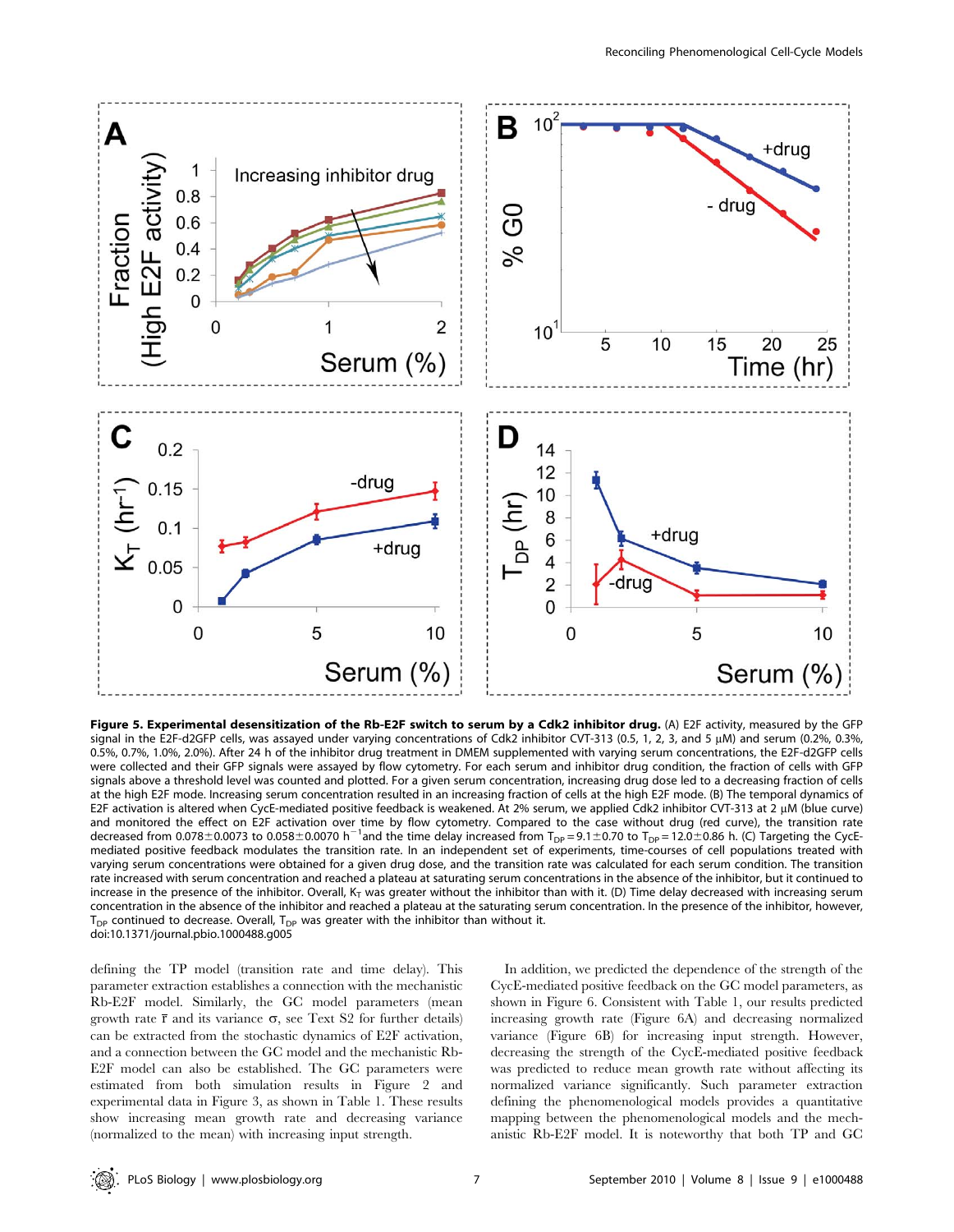Table 1. Extraction of GC and TP model parameters from simulated and experimentally measured G0 exit curves.

|                    | Serum (%)      | <b>TP Model Parameters</b> |                | <b>GC Model Parameters</b>   |                                            |
|--------------------|----------------|----------------------------|----------------|------------------------------|--------------------------------------------|
|                    |                | $K_T(h^{-1})$              | $T_{DP}$ (h)   | $\bar{r}$ (h <sup>-1</sup> ) | $\sigma_{\overline{r}}$ (h <sup>-1</sup> ) |
| <b>Simulations</b> | 0.5            | $0.029 \pm 0.0013$         | $18 + 1.3$     | $0.21 \pm 0.034$             | $0.56 \pm 0.067$                           |
|                    |                | $0.073 \pm 0.0037$         | $9.7 \pm 0.49$ | $0.82 \pm 0.12$              | $0.49 \pm 0.053$                           |
|                    | $\overline{2}$ | $0.12 \pm 0.0053$          | $8.5 \pm 0.35$ | $2.5 \pm 0.31$               | $0.40 \pm 0.037$                           |
|                    | 5              | $0.16 \pm 0.0076$          | $7.7 \pm 0.27$ | $4.4 \pm 0.72$               | $0.36 \pm 0.044$                           |
| Experiments        | 0.5            | $0.050 \pm 0.0054$         | $9.8 + 0.99$   | $0.25 \pm 0.19$              | $0.36 \pm 0.067$                           |
|                    |                | $0.09 \pm 0.0089$          | $9.3 \pm 0.62$ | $1.9 \pm 0.45$               | $0.80 \pm 0.13$                            |
|                    | $\overline{2}$ | $0.14 \pm 0.011$           | $8.9 + 0.46$   | $4.1 \pm 0.92$               | $1.4 \pm 0.24$                             |
|                    | 5              | $0.16 \pm 0.011$           | $6.5 \pm 0.40$ | $3.2 \pm 0.70$               | $1.3 \pm 0.21$                             |

In both simulations and experiments, we varied serum concentration only, while keeping all else the same. For each G0 exit curve, we extracted the TP and GC model parameters.

doi:10.1371/journal.pbio.1000488.t001

models fit the data with comparable levels of uncertainty in the estimated parameters, suggesting that both models may provide similarly good fits to the stochastic dynamics of E2F activation.

# Discussion

Focusing on E2F activation, we have shown that the temporal variability in cell cycle entry from quiescence can be quantitatively modeled by stochastic activation of a bistable Rb-E2F switch [7]. In addition, we have shown that the degree of such variability can be modulated by varying the input strength or by perturbing the network parameters.

Our model predictions are overall consistent with experimental measurements. In particular, our analysis indicates that serum and a Cdk2 inhibitor drug exert opposite influences on the temporal dynamics of E2F activation: transition rate increases and time delay decreases with increasing serum, but transition rate decreases and time delay increases with increasing Cdk2 inhibitor

concentrations. We suggest that such a well-calibrated stochastic model for the Rb-E2F switch may guide further experimental analyses to gain insights into the system-level dynamics underlying cell cycle entry. For example, our model predicts that reducing the CycD/Cdk4,6 activity may have similar effects on temporal dynamics of E2F activation as the Cdk2 inhibitor, while knocking down Rb may increase transition rate (unpublished data). In addition, we can predict stochastic dynamics of E2F activation under combinatorial perturbations including growth factors, inhibitor drugs targeting the Myc-Rb-E2F network, or mutations within this network.

Throughout this study, we have focused on a single transition during cell cycle progression (quiescence to proliferation) due to its experimental and computational tractability. To further simplify analysis, we have chosen not to model cell division or growth explicitly. Instead, the variability associated with these processes is lumped into the extrinsic noise terms in our SDE model. More explicit mechanisms to account for such variability may further



Figure 6. Mapping the stochastic dynamics of E2F activation with the GC model. Simulation results from the stochastic Rb-E2F model are fitted to the GC model with two parameters (adapted from the G1-rate model [16]), which is defined as T = 1/R, where R ~ N( $\bar{r}, \sigma$ ). R is a random variable normally distributed with the mean growth rate  $\bar{r}$  over the entire cell population and  $\sigma$  is the standard deviation of the growth rate. The two parameters of the GC model were approximated using least squares, and their error bars represent the Monte-Carlo standard deviations (see Text S2).<br>(A) Our simulations predicted increasing growth rate for increasing input black, and red lines, respectively). (B) No significant change in the normalized variance was predicted. doi:10.1371/journal.pbio.1000488.g006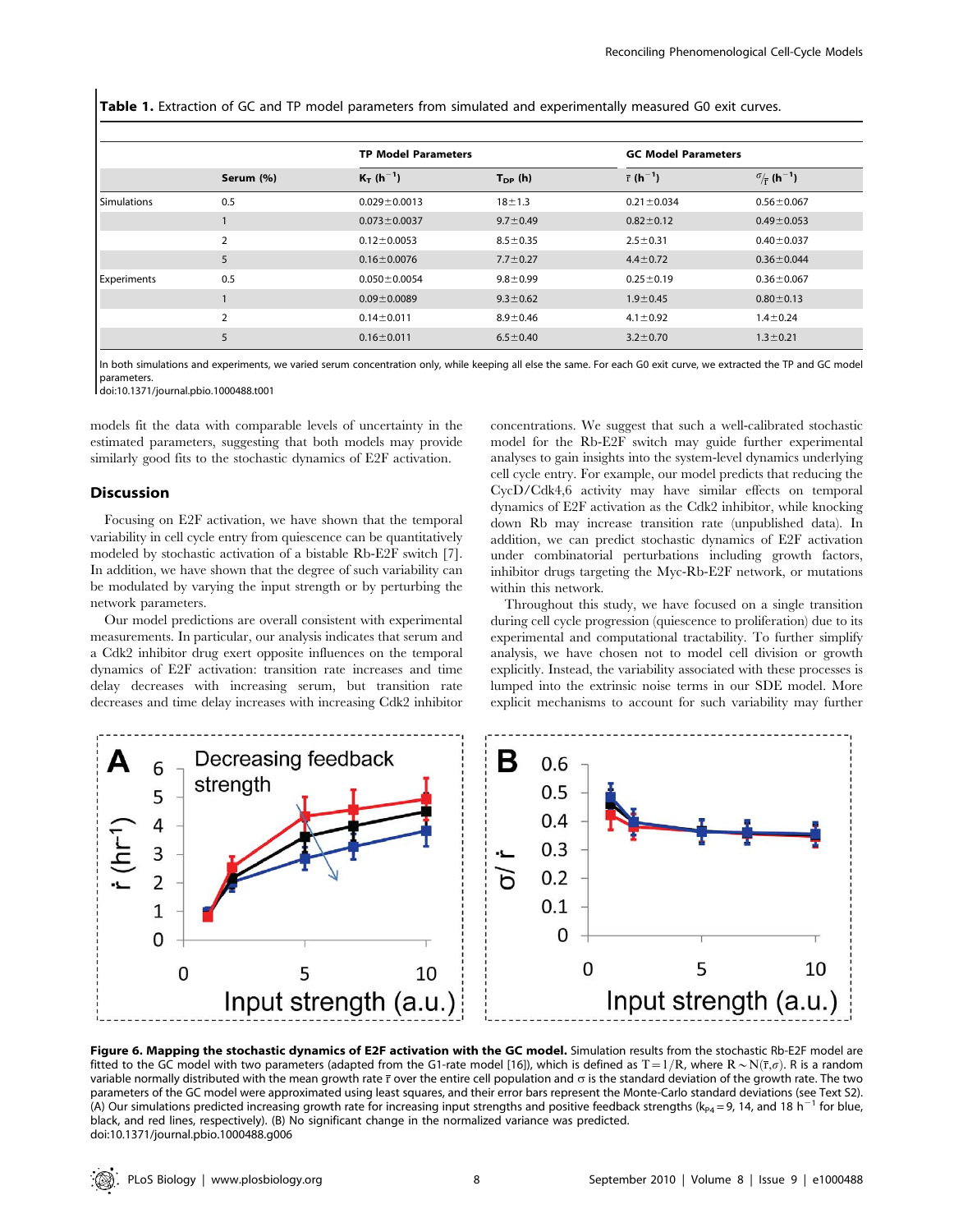improve the quantitative agreement between the modeling and the experiment. For example, our simulation results suggest that the major source of noise is extrinsic noise, while variability in the initial conditions can lead to minor yet discernable change in the temporal dynamics of E2F activation. This is evident when E2F activation dynamics are compared under two conditions: varying initial conditions and varying variance of the extrinsic noise  $(\omega)$  in the stochastic model (see Materials and Methods). At a fixed variance of the extrinsic noise, increasing variability in the initial conditions (Gaussian-distributed with the mean being the base initial conditions and various variance values, Var) is predicted to decrease transition rate and time delay (Figure S8A–B). Similarly, increasing  $\omega$  without any variability in the initial conditions  $(Var = 0)$  is predicted to decrease transition rate and time delay (Figure S8C–D), but these changes by extrinsic noise are predicted to be significantly greater than those by initial conditions. These decreases in  $\mathrm{K}_\mathrm{T}$  and increases in  $\mathrm{T}_{\mathrm{DP}}$  reflect the loss of synchrony in E2F activation due to increasing extrinsic noise or initial condition variability. This may explain reduced time delay in actively growing cells compared to that in quiescent cells [14].

Equally important, we further show that these predicted stochastic dynamics of the Rb-E2F model can be quantitatively mapped into two lines of phenomenological models reflecting seemingly conflicting views: the TP model and the GC model. For a given set of parameters defining the stochastic model, the simulated stochastic E2F activation at the population level can be uniquely described by a set of parameters defining the TP model or the GC model (compare Figure 4C–D and Figure 6A–B). Furthermore, different sets of parameters in the stochastic model would lead to different parameters in the TP or the GC models. We propose that this mapping provides a simple conceptual framework that reconciles the different views reflected in the TP and GC models, which have been a source of unresolved debate over the last several decades. In other words, the stochastic model can be considered as a common mechanistic basis for the two seemingly different models.

During the mapping from our stochastic model to the TP or GC models, details associated with individual signaling reactions are necessarily lost in the resulting TP or GC models, pointing to their limitations in offering mechanistic insights. However, a by-product of this mapping is a potential, unappreciated utility of the TP and GC models. On one hand, these phenomenological models are simple and are able to provide quantitative description of the population-level dynamics associated with variable cell cycle entry. On the other, specific changes in the underlying reaction networks can be manifested in changes in the parameters in these simple models. As such, together with a mechanistically based model, the TP and GC models can serve as a concise platform to define quantitative phenotypes that facilitate classification of cell types or cell states.

This utility may be particularly useful for cancer diagnosis, since most cancers have defects in the Myc-Rb-E2F signaling pathway [43,44]. Recent approaches for cancer classification involve microarray-based gene expression profiling to develop cancer signatures [45], which have been used to reveal the activation status of oncogenic signaling pathways [46]. Here we suggest that oncogenic phenotypes resulting from deregulation in these pathways may also serve as cancer signatures. Using the mapping technique defined in this work, we can develop a library of predicted phenotypes (defined as TP or GC model parameters) based on the Myc-Rb-E2F network under various nodal mutations or stimulatory inputs. This library can be correlated with the oncogenic phenotypes (defined as TP or GC model parameters) of an unknown cancer cell type. In principle, this correlation can be

used to infer the activation status of the Myc-Rb-E2F network of the cancer cell type. For a small number of test conditions, this may be challenging owing to the stochastic dynamics of cell cycle entry. However, increasing the number of test conditions may enhance the diagnostic potential of this approach.

## Materials and Methods

#### Development of a Stochastic Rb-E2F Model

The deterministic version of the Rb-E2F model, developed in our previous work [7], served as a basis for the stochastic Rb-E2F model. To capture stochastic aspects of the Rb-E2F signaling pathway, we adopt the chemical Langevin formulation [25,26,47] as shown in Eqn (1).

$$
\frac{dX_i(t)}{dt} = \sum_{j=1}^{M} v_{ji} a_j [X(t)] + \sum_{j=1}^{M} v_{ji} a^{1/2} j [X(t)] \Gamma_j(t) + \omega_j(t)
$$

where  $X_i(t)$  represents the number of molecules of a molecular species  $i$  ( $i = 1, ..., N$ ) at time t, and  $X(t) = (X_1(t), ..., X_N(t))$  is the state of the entire system at time t.  $X(t)$  evolves over time at the rate of  $a_j[X(t)]$   $(j = 1, ..., M)$ , and the corresponding change in the number of individual molecules is described in  $v_{ii}$ .  $\Gamma_i(t)$  and  $\omega_i(t)$ are temporally uncorrelated, statistically independent Gaussian noises. This formulation retains the deterministic framework (the first term), and reaction-dependent and reaction-independent noise. The concentration units in the deterministic model were converted to molecule numbers, so that the mean molecule number for E2F would be approximately 1,000. We assumed a mean of 0 and variance of 1 for  $\Gamma_i(t)$ , and a mean of 0 and appropriately determined variance for  $\omega_i(t)$  (see Text S1 for more details). The resulting stochastic differential equations (SDEs) were implemented and solved in Matlab.

# Cell Culture Conditions

Actively growing E2F-d2GFP cells [7] were serum-starved in Dulbecco's modified Eagle's medium (DMEM) with 0.02% of bovine growth serum (BGS). After 24 h of serum starvation, they were stimulated with varying serum concentrations for cell cycle entry in the presence or absence of Cdk2 inhibitor CVT-313 (from Calbiochem: Cat #238803). Cell cycle progression was blocked at the DNA synthesis stage by hydroxyurea (HU block), which we have shown has insignificant impact on the GFP signal [7]. At various time points, these cells were collected and fixed in 1% formaldehyde for fluorescence assay.

### Fluorescence Assay with Flow Cytometry

E2F-d2GFP rat embryonic fibroblasts were assayed for a destabilized green fluorescent protein reporter (d2GFP) for E2F activity. The intensity of d2GFP was measured with a flow cytometry system (BD FACSCanto II).

#### Western Blots

E2F-d2GFP cells were serum-starved  $(BGS = 0.02\%)$  for 24 h before they were treated with varying concentration of the Cdk2 inhibitor (CVT-313, EMD  $#$  238803) and serum. After 24 h of serum/inhibitor drug treatment, cell lysates were collected and Western blotting was conducted with primary antibodies recognizing Rb phosphorylation at Cdk4-specific serine 780 (Santa Cruz, #sc-12901-R) and at Cdk2-specific threonine 821 (Santa Cruz, #sc-16669-R). These were conjugated with anti-rabbit secondary antibodies (GE Healthcare, #NA934) for detection. As a loading control, actin was measured with actin-recognizing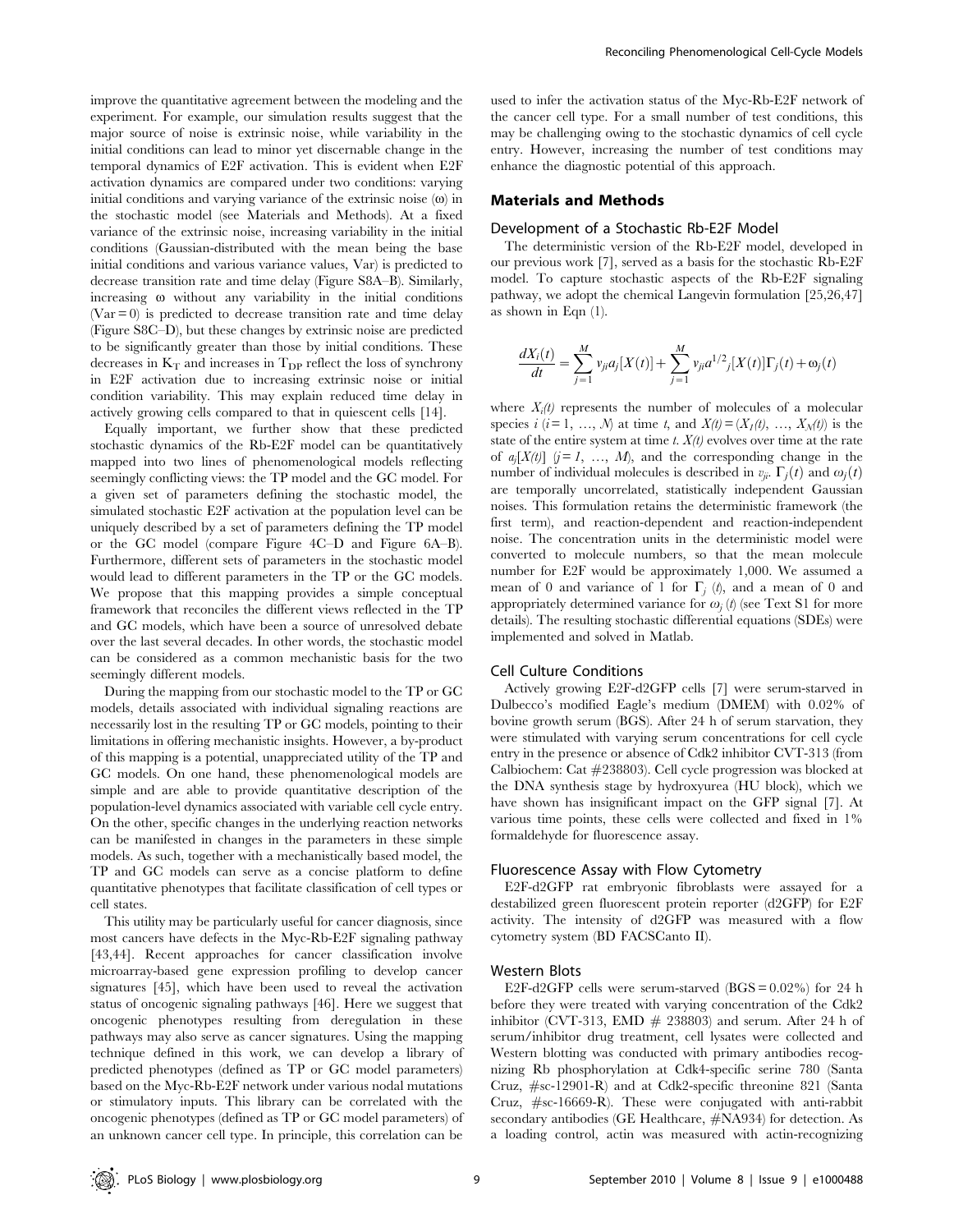primary antibodies (Santa Cruz, #sc-8432) conjugated with antimouse secondary antibodies (GE Healthcare, #NA9310).

# Supporting Information

Figure S1 A schematic of the Rb-E2F bistable switch. Here, Rb represents the entire Rb family (pRB, p107, and p130) and E2F represents all activating E2Fs (E2F1, E2F2, and E2F3a). In quiescent cells E2F is bound by Rb and its transcriptional activities are repressed. Growth stimulation removes the Rb repression by upregulating cyclin D (CycD), which, in complex with Cdk4,6, phosphorylates Rb to release E2F. In addition, growth stimulation induces a transcription factor Myc that upregulates CycD. The free form of E2F synergizes with Myc to induce its own transcription, forming feed-forward and positive feedback loops. Subsequently, E2F activates the transcription of Cyclin E (CycE), which forms a complex with Cdk2 to further remove Rb repression by phosphorylation, constituting another positive feedback loop.

Found at: doi:10.1371/journal.pbio.1000488.s001 (0.39 MB TIF)

Figure S2 Simulated temporal dynamics of E2F activation by the full model and a minimal model. (A) The Rb-E2F bistable switch was stimulated with weak  $(S = 0.5)$  and strong  $(S = 5)$ input strengths. E2F distributions from 1,000 simulations were sampled at various time points for both conditions. For weak input strength, bimodality was predicted to emerge at around 16th hour. At strong input strength, however, bimodality was expected to be less clear. (B) A minimal model can be used to recapitulate the temporal dynamics of the bistable Rb-E2F switch. The model describes activity of a molecule  $\frac{1}{2}$   $\frac{1}{2}$   $\frac{1}{2}$ 

 $X: \frac{dX}{d\tau} = k_a \left( \frac{S}{1+1} \right)$  $1 + |S|$  $\begin{pmatrix} 1 & 1 \\ 1 & 2 \end{pmatrix}$  $1 + [X]^2$  $-[X] + k_b$ , where S is the input strength,  $k_a$  (= 5) is the lumped rate term for synthesis and feedback

strength, and  $k_b$  ( $= 0.1$ ) is a basal synthesis term. Bifurcation analysis of the minimal bistable model shows hysteresis. (C) This minimal model was converted to a stochastic model using the chemical Langevin formulation. The transition rates were calculated for cell populations stimulated at various input strengths. The transition rate increased with input strength and reached a plateau at sufficiently high input strength. (D) In the minimal bistable model, the time delay decreased with increasing input strength and reached a plateau at sufficiently high input strength.

Found at: doi:10.1371/journal.pbio.1000488.s002 (0.71 MB TIF)

Figure S3 Independent time-course measurements of GFP signal reporting activity. GFP signal under the same experimental conditions as Figure 3 was measured at varying time points with flow cytometry. (A) For 0.3% serum, the transition rate and time delay were estimated to be  $0.022 \pm 0.0041$  h<sup>-1</sup> and  $10.0\pm1.8$  h, respectively. At high serum concentration ( = 5%), the transition rate increased to  $0.11\pm0.0099$  h<sup>-1</sup> and time delay decreased to 7.9 $\pm$ 0.55 h. (B) K<sub>T</sub> increased with serum concentration. (C)  $T_{DP}$  decreased with serum concentration.

Found at: doi:10.1371/journal.pbio.1000488.s003 (0.28 MB TIF)

Figure S4 Predicted modulation of the temporal dynamics of E2F activation. Temporal dynamics of E2F activation were simulated at varying input strengths  $(weak \rightarrow S = 0.5, intermediate \rightarrow S = 1, and strong \rightarrow S = 5)$  and varying CycE-mediated positive feedback strengths  $(\text{strong}\rightarrow k_{P4}=18 \text{ h}^{-1}$  and weak $\rightarrow k_{P4}=9 \text{ h}^{-1}$ ). With strong positive feedback (PFB), bimodality was predicted for weak input while monomodality (E2F ON) was predicted for intermediate and strong stimulations. With weak positive feedback, the percentage of E2F activation was predicted to decrease for weak and intermediate input strengths. For strong input, however, the effect of the positive feedback strength was minor.

Found at: doi:10.1371/journal.pbio.1000488.s004 (0.54 MB TIF)

Figure S5 Specificity of the Cdk2 inhibitor. To demonstrate the effect of the Cdk2 inhibitor on Cdk2 kinase activity, we measured Rb phosphorylation at the Cdk2-specific and Cdk4 specific residues for varying inhibitor concentrations. An isogenic population of serum-starved E2F-d2GFP cells was used for Western blotting. In serum-starvation condition (serum  $= 0.02\%$ ), Rb phosphorylation at either residue was negligible. With serum stimulation (serum  $= 10\%$ ), a significant increase in Rb phosphorylation at both residues was observed. For increasing Cdk2 inhibitor concentration, Rb phosphorylation efficiency decreased at the Cdk2-specific residue, but no significant change was observed at the Cdk4-specific residue.

Found at: doi:10.1371/journal.pbio.1000488.s005 (0.48 MB TIF)

Figure S6 Experimentally measured E2F time courses for varying serum concentrations, in the absence or presence of the Cdk2 inhibitor drug (at  $2 \mu M$ ). At 0th h E2F-d2GFP cells were synchronized in quiescence by serumstarvation (24 h at 0.02% serum), stimulated with varying serum concentrations (with or without the Cdk2 inhibitor drug), and measured for GFP (reporting E2F activity) by flow cytometry at the indicated time points.

Found at: doi:10.1371/journal.pbio.1000488.s006 (1.62 MB TIF)

Figure S7 E2F time-courses under varying serum concentrations in the absence or presence of Cdk2 inhibitor (at  $2 \mu M$ ) performed on a separate day. (A) G0 exit curves in the absence and presence of the Cdk inhibitor (2% BGS). Addition of the inhibitor reduced the transition rate from  $0.10 \pm 0.0081$  to  $0.090 \pm 0.0091$  h<sup>-1</sup> and increased the time delay from  $7.7\pm0.55$  to  $9.1\pm0.67$  h. (B) Transition rate as a function of serum concentration in the absence or presence of the Cdk2 inhibitor. (C) Time delay as a function of serum concentration in the absence or presence of the Cdk2 inhibitor. (D) E2F distribution over time in the presence or absence of the Cdk2 inhibitor.

Found at: doi:10.1371/journal.pbio.1000488.s007 (0.80 MB TIF)

Figure S8 Variability in the initial conditions versus in the rates of the chemical reactions. The effects of variability in the initial conditions and in the rates of the chemical reactions were evaluated on the temporal dynamics of E2F activation. With all else the same, our simulation results predicted that transition rate (A) and time delay (B) would decrease significantly as  $\omega$  was increased from 25 to 50. To describe variability in the initial condition, we assumed that the initial concentrations for Rb and the Rb-E2F complex were Gaussian-distributed with the mean being their base value and varying variance levels. At a fixed variance of extrinsic noise  $(\omega = 50)$ , our simulation results predicted that transition rate (C) and time delay (D) would decrease slightly with increasing variance of the initial conditions. Overall, the activation dynamics of E2F is much more sensitive to changes in extrinsic variability than those in the initial condition. Found at: doi:10.1371/journal.pbio.1000488.s008 (0.25 MB TIF)

#### Text S1 Model development.

Found at: doi:10.1371/journal.pbio.1000488.s009 (0.27 MB DOC)

# Text S2 Calculation of metrics: TP and GC model parameters.

Found at: doi:10.1371/journal.pbio.1000488.s010 (0.04 MB DOC)